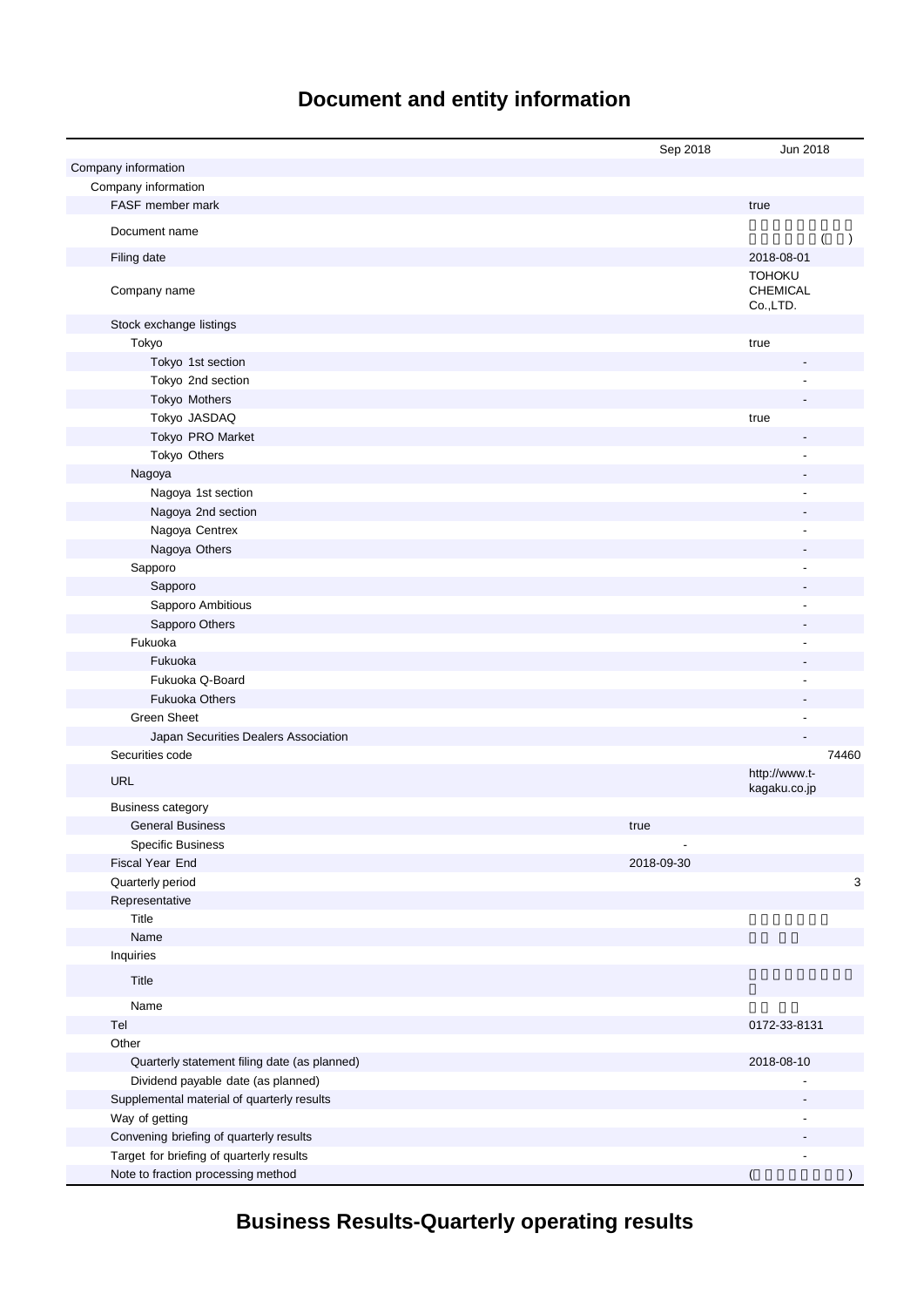|                                                    | Jun 2018 | Jun 2017 |
|----------------------------------------------------|----------|----------|
| Quarterly operating results                        |          |          |
| Quarterly operating results                        |          |          |
| Consolidated operating results                     |          |          |
| Consolidated income statements information         |          |          |
| Net sales                                          |          |          |
| Net sales                                          | 24,147   | 23,227   |
| % change                                           | 4.0      | 2.6      |
| Operating profit                                   |          |          |
| Operating profit                                   | 295      | 143      |
| % change                                           | 106.5    | 25.6     |
| Ordinary profit                                    |          |          |
| Ordinary profit                                    | 329      | 176      |
| % change                                           | 87.2     | 23.7     |
| Profit attributable to owners of parent            |          |          |
| Profit attributable to owners of parent            | 327      | 104      |
| % change                                           | 212.9    | 41.0     |
| Note to consolidated income statements information |          |          |
| Comprehensive income                               |          |          |
| Comprehensive income                               | 409      | 216      |
| Change in comprehensive income                     | 88.9     | 4,102.8  |
| Other consolidated operating results               |          |          |
| Basic earnings per share (Yen)                     | 348.90   | 111.50   |
| Diluted earnings per share (Yen)                   |          |          |
| Note to consolidated operating results             |          |          |
|                                                    | 30       |          |

Note to operating results

# **Business Results-Quarterly financial positions**

| (in millions of yens)                    |          |          |  |
|------------------------------------------|----------|----------|--|
|                                          | Jun 2018 | Sep 2017 |  |
| Quarterly financial positions            |          |          |  |
| Quarterly financial positions            |          |          |  |
| Consolidated financial positions         |          |          |  |
| Total assets                             | 15,608   | 14,957   |  |
| Net assets                               | 5,337    | 4,998    |  |
| Capital adequacy ratio (%)               | 34.0     | 33.4     |  |
| Net assets per share (Yen)               | 5,665.97 | 5,328.90 |  |
| Note to consolidated financial positions |          |          |  |
| Owner's equity                           | 5,310    | 4,995    |  |

# **Business Results-Note to quarterly business results**

|                                        | Jun 2018 |
|----------------------------------------|----------|
| Quarterly note to business results     |          |
| Quarterly note to business results     |          |
| Note to consolidated financial results |          |
| Note to consolidated financial results |          |

### **Quarterly Dividends**

(in millions of yens)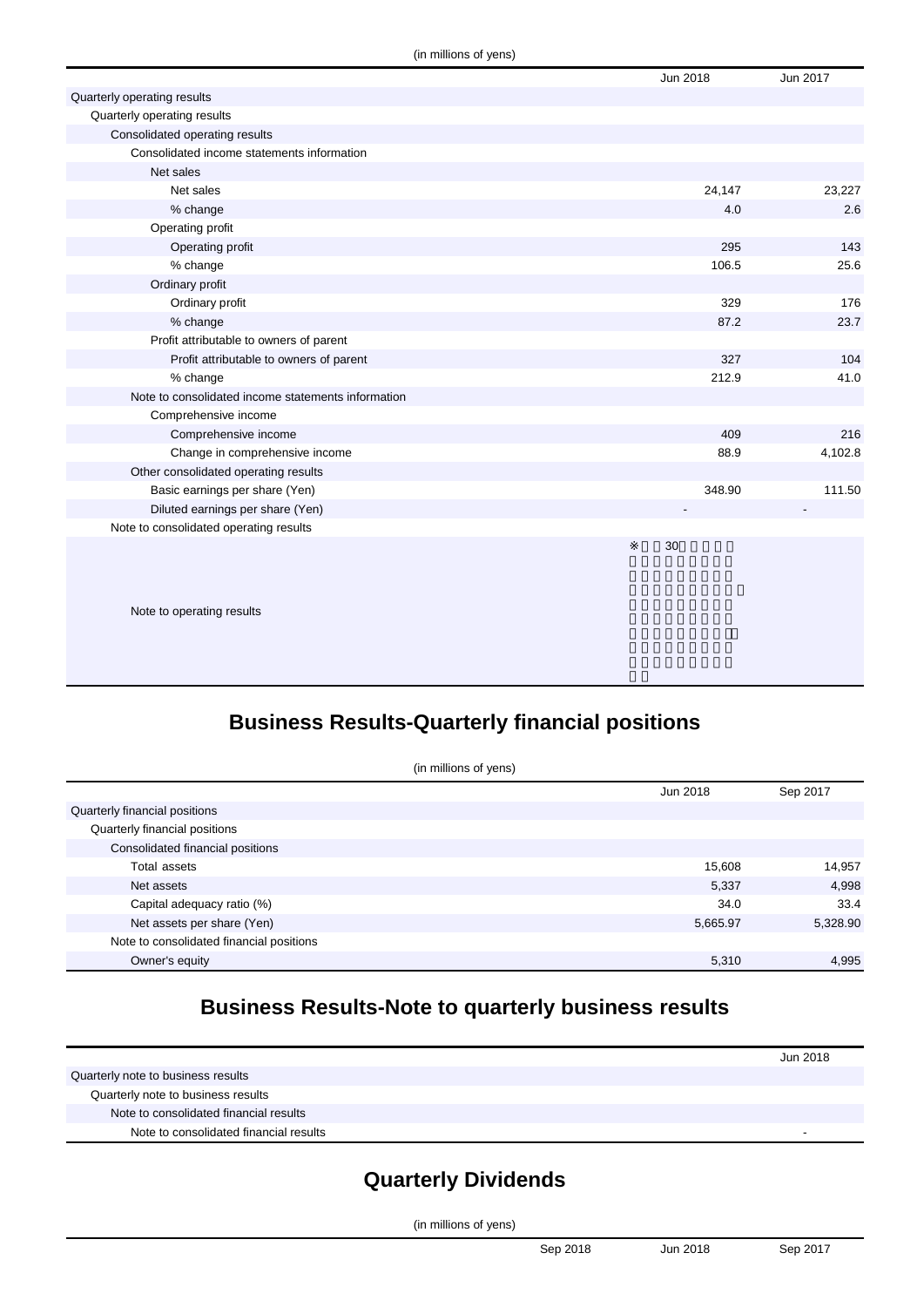| Quarterly dividends                                                    |                                   |       |
|------------------------------------------------------------------------|-----------------------------------|-------|
| Quarterly dividends                                                    |                                   |       |
| Dividends                                                              |                                   |       |
| Dividend per share (Yen)                                               |                                   |       |
| Dividend per share (Yen)                                               |                                   |       |
| First quarter                                                          |                                   |       |
| Result                                                                 |                                   |       |
| Second quarter                                                         |                                   |       |
| Result                                                                 | 0.00                              | 0.00  |
| Third quarter                                                          |                                   |       |
| Result                                                                 |                                   |       |
| Year end                                                               |                                   |       |
| Result                                                                 |                                   | 15.00 |
| Forecast                                                               | 75.00                             |       |
| Upper                                                                  |                                   |       |
| Lower                                                                  |                                   |       |
| Annual                                                                 |                                   |       |
| Result                                                                 |                                   | 15.00 |
| Forecast                                                               | 75.00                             |       |
| Upper                                                                  |                                   |       |
| Lower                                                                  |                                   |       |
| Correction of dividend forecast from the most recent dividend forecast |                                   |       |
| Correction of dividend forecast from the most recent dividend forecast |                                   |       |
| Annual                                                                 | $\overline{a}$                    |       |
| Note to dividends                                                      |                                   |       |
| Note to dividends                                                      |                                   |       |
|                                                                        | 30                                |       |
|                                                                        |                                   |       |
|                                                                        |                                   |       |
|                                                                        | $30\,$<br>$\overline{(}$          |       |
|                                                                        | $\mathcal{E}$                     |       |
|                                                                        |                                   |       |
|                                                                        |                                   |       |
| Annual                                                                 |                                   |       |
|                                                                        | 30                                |       |
|                                                                        | $\overline{(\ }$<br>$\rightarrow$ |       |
|                                                                        | 15                                |       |
|                                                                        |                                   |       |
|                                                                        |                                   |       |

# **Quarterly Forecasts**

#### (in millions of yens)

|                                      | Sep 2018                   |
|--------------------------------------|----------------------------|
| Quarterly forecasts                  |                            |
| Quarterly forecasts                  |                            |
| Title for forecasts                  | 30<br>29<br>10<br>30<br>30 |
| Preamble to consolidated forecasts   |                            |
| Preamble to forecasts                | $\overline{\phantom{a}}$   |
| Main table of consolidated forecasts |                            |
| Net sales                            |                            |
| Net sales                            |                            |
| Forecast                             | 32,150                     |
| Upper                                | $\overline{\phantom{a}}$   |
| Lower                                | $\overline{\phantom{a}}$   |
| % change                             |                            |
| Forecast                             | 4.2                        |
| Upper                                | $\overline{\phantom{a}}$   |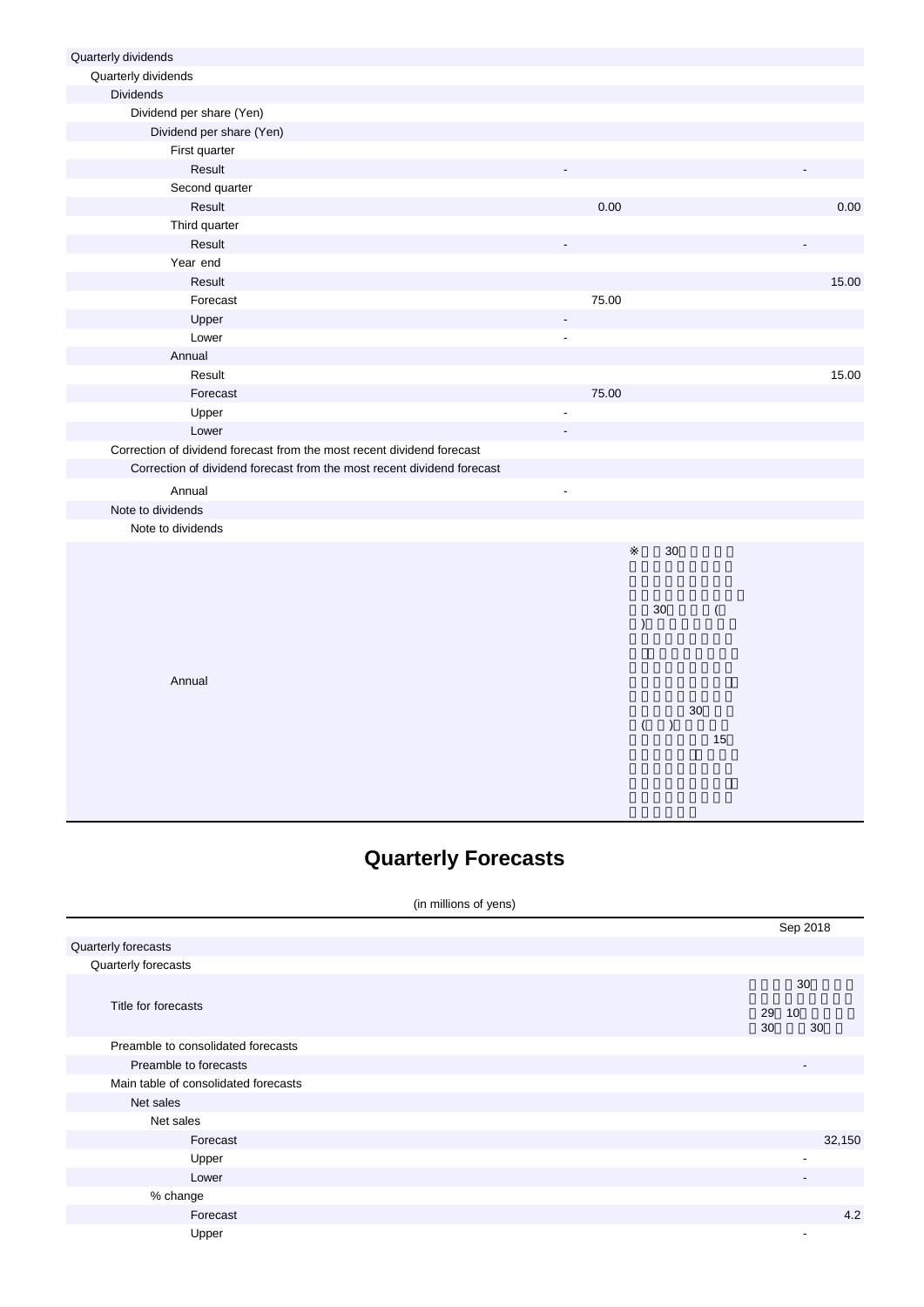| Lower                                                                    |    |        |
|--------------------------------------------------------------------------|----|--------|
| Operating profit                                                         |    |        |
| Operating profit                                                         |    |        |
| Forecast                                                                 |    | 262    |
| Upper                                                                    |    |        |
| Lower                                                                    | ÷, |        |
| % change                                                                 |    |        |
| Forecast                                                                 |    | 29.4   |
| Upper                                                                    |    |        |
| Lower                                                                    |    |        |
| Ordinary profit                                                          |    |        |
| Ordinary profit                                                          |    |        |
| Forecast                                                                 |    | 291    |
| Upper                                                                    |    |        |
| Lower                                                                    |    |        |
| % change                                                                 |    |        |
| Forecast                                                                 |    | 19.8   |
| Upper                                                                    |    |        |
| Lower                                                                    |    |        |
| Profit attributable to owners of parent                                  |    |        |
| Profit attributable to owners of parent                                  |    |        |
| Forecast                                                                 |    | 280    |
| Upper                                                                    |    |        |
| Lower                                                                    |    |        |
| % change                                                                 |    |        |
| Forecast                                                                 |    | 109.6  |
| Upper                                                                    |    |        |
| Lower                                                                    |    |        |
| Basic earnings per share (Yen)                                           |    |        |
| Basic earnings per share (Yen)                                           |    |        |
| Forecast                                                                 |    | 298.70 |
| Upper                                                                    |    |        |
| Lower                                                                    |    |        |
| Note to consolidated forecasts                                           |    |        |
|                                                                          | 30 |        |
|                                                                          | 30 |        |
| Note to forecasts                                                        |    |        |
| Correction of financial forecast from the most recent financial forecast |    |        |
| Correction of financial forecast from the most recent financial forecast |    |        |
| Forecast                                                                 |    |        |

### **Notes, Quarterly-Material changes in subsidiaries during this period changes in scope of consolidations resulting from change in subsidiaries**

|                                                                                                                                   | Jun 2018 |
|-----------------------------------------------------------------------------------------------------------------------------------|----------|
| Material changes in subsidiaries during this period (Changes in scope of<br>consolidations resulting from change is subsidiaries) |          |
| Material changes in subsidiaries during this period (Changes in scope of<br>consolidations resulting from change is subsidiaries) |          |
| <b>Others</b>                                                                                                                     |          |
| Material changes in subsidiaries during this period (Changes in scope<br>of consolidations resulting from change is subsidiaries) |          |
| Material changes in subsidiaries during this period (Changes in<br>scope of consolidations resulting from change is subsidiaries) |          |
| Number of subsidiaries newly consolidated                                                                                         |          |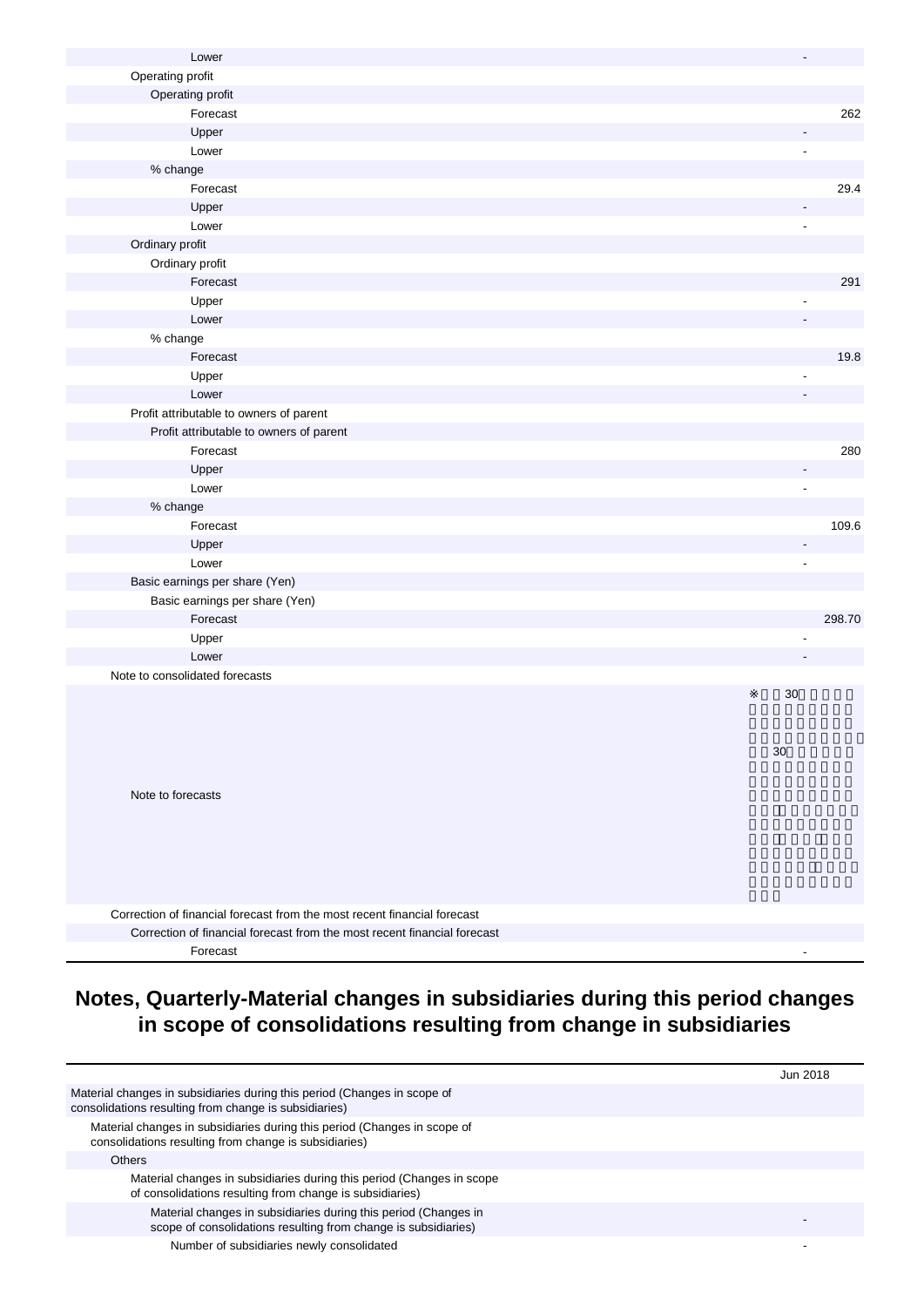| Name of subsidiaries newly consolidated                     |  |
|-------------------------------------------------------------|--|
| Number of subsidiaries excluded from consolidation          |  |
| Name of subsidiaries excluded from consolidation            |  |
| Note to material changes in subsidiaries during this period |  |
| Note to material changes in subsidiaries during this period |  |

### **Notes, Quarterly-Applying of specific accounting of the consolidated quarterly financial statements**

|                                                                                               | Jun 2018 |
|-----------------------------------------------------------------------------------------------|----------|
| Applying of specific accounting of the consolidated quarterly financial statements            |          |
| Applying of specific accounting of the consolidated quarterly financial<br>statements         |          |
| <b>Others</b>                                                                                 |          |
| Applying of specific accounting of the consolidated quarterly financial<br>statements         |          |
| Applying of specific accounting of the consolidated quarterly<br>financial statements         |          |
| Note to applying of specific accounting of the consolidated quarterly<br>financial statements |          |
| Note to applying of specific accounting of the consolidated<br>quarterly financial statements |          |

### **Notes, Quarterly-Changes in accounting policies and accounting estimates retrospective restatement**

|                                                                                               | Jun 2018 |
|-----------------------------------------------------------------------------------------------|----------|
| Changes in accounting policies, accounting estimates and retrospective<br>restatement         |          |
| Changes in accounting policies, accounting estimates and retrospective<br>restatement         |          |
| <b>Others</b>                                                                                 |          |
| Changes in accounting policies, accounting estimates and<br>retrospective restatement         |          |
| Changes in accounting policies based on revisions of accounting<br>standard                   |          |
| Changes in accounting policies other than ones based on<br>revisions of accounting standard   |          |
| Changes in accounting estimates                                                               |          |
| Retrospective restatement                                                                     |          |
| Note to changes in accounting policies, accounting estimates and<br>retrospective restatement |          |
| Note to changes in accounting policies, accounting estimates and<br>retrospective restatement |          |

# **Notes, Quarterly-Number of issued and outstanding shares common stock**

|                                                                                                 | Jun 2018 | Sep 2017 | Jun 2017 |
|-------------------------------------------------------------------------------------------------|----------|----------|----------|
| Number of issued and outstanding shares (common stock)                                          |          |          |          |
| Number of issued and outstanding shares (common stock)                                          |          |          |          |
| <b>Others</b>                                                                                   |          |          |          |
| Number of issued and outstanding shares (common stock)                                          |          |          |          |
| Number of issued and outstanding shares at the end of fiscal year<br>(including treasury stock) | 960,000  | 960.000  |          |
| Number of treasury stock at the end of fiscal year                                              | 22,677   | 22,562   |          |
| Average number of shares                                                                        | 937,396  |          | 937.573  |
| Note to number of issued and outstanding shares (common stock)                                  |          |          |          |